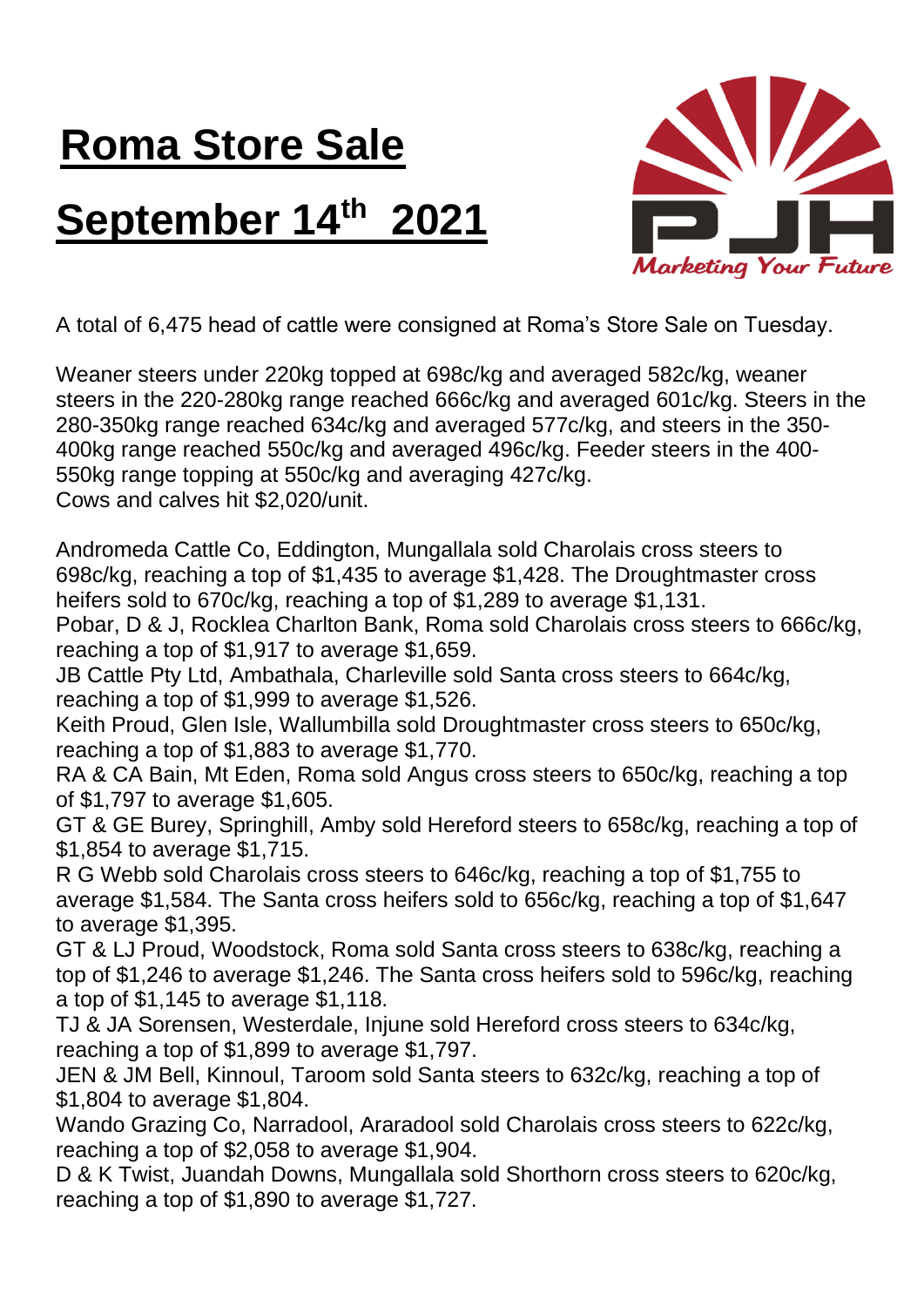DL & SN Horrobin, Ballarra, Surat sold Brangus steers to 614c/kg, reaching a top of \$1,689 to average \$1,442. The Brahman cross heifers sold to 560c/kg, reaching a top of \$1,199 to average \$1,085.

TA & RJ Wichlacz, Woodbine, Muckadilla sold Droughtmaster steers to 560c/kg, reaching a top of \$1,882 to average \$1,633.

DW & TL Phillips, Luccombe, Mitchell sold Angus cross steers to 556c/kg, reaching a top of \$1,758 to average \$1,758.

TL & JV Kehl, Armidale, Wallumbilla sold Angus cross steers to 550c/kg, reaching a top of \$2,219 to average \$2,132.

Pendine Pastoral Co, Pendine Station, Barcaldine sold Santa cross steers to 550c/kg, reaching a top of \$2,097 to average \$1,960.

PM & HJ Devlin, Carmody Downs, Wandoan sold Angus cross steers to 502c/kg, reaching a top of \$2,060 to average \$2,030.

P & HA Sanderson, Mundalya, Yuleba sold Santa cross steers to 431c/kg, reaching a top of \$2,418 to average \$2,209.

Nissi Farming sold Angus cross steers to 425c/kg, reaching a top of \$2,670 to average \$2,571.

Toalki Pastoral Co, Toalki, Surat sold Charolais cross steers to 411c/kg, reaching a top of \$3,048 to average \$3,007.

Sheppard Pastoral Co, Amby Downs, Amby sold Angus cross steers to 406c/kg, reaching a top of \$2,721 to average \$2,368.

Heifers under 220kg topped at 670c/kg and averaged 516c/kg, while heifers in the 220-280kg range topped at 664c/kg and averaged 509c/kg. Heifers in the 280- 350kg range topped at 556c/kg, averaging 470c/kg. Heifers in the 350-450kg range topped at 540c/kg, averaging 427c/kg.

RD & NJ Statham, Possession Creek, Mitchell sold Santa cross heifers to 664c/kg, reaching a top of \$2,091 to average \$1,924.

DS & CL Brumpton, Richland Hill, Mitchell sold Santa cross heifers to 628c/kg, reaching a top of \$1,165 to average \$1,165.

Torres Park Grazing, Cherry Hills, Injune sold Santa heifers to 574c/kg, reaching a top of \$1,997 to average \$1,757.

AD & GK Wilkinson, Banford, Augathella sold Santa cross heifers to 560c/kg, reaching a top of \$1,512 to average \$1,417.

Sarah Packer, Hartwood, Roma sold Santa cross heifers to 546c/kg, reaching a top of \$2,058 to average \$1,430.

Bylot Plains Partnership, Yartoo, Bollon sold Angus cross heifers to 540c/kg, reaching a top of \$1,952 to average \$1,882.

AJM Pastoral Company, Mt Alfred, Cunnamulla sold Composite heifers to 520c/kg, reaching a top of \$2,200 to average \$1,421.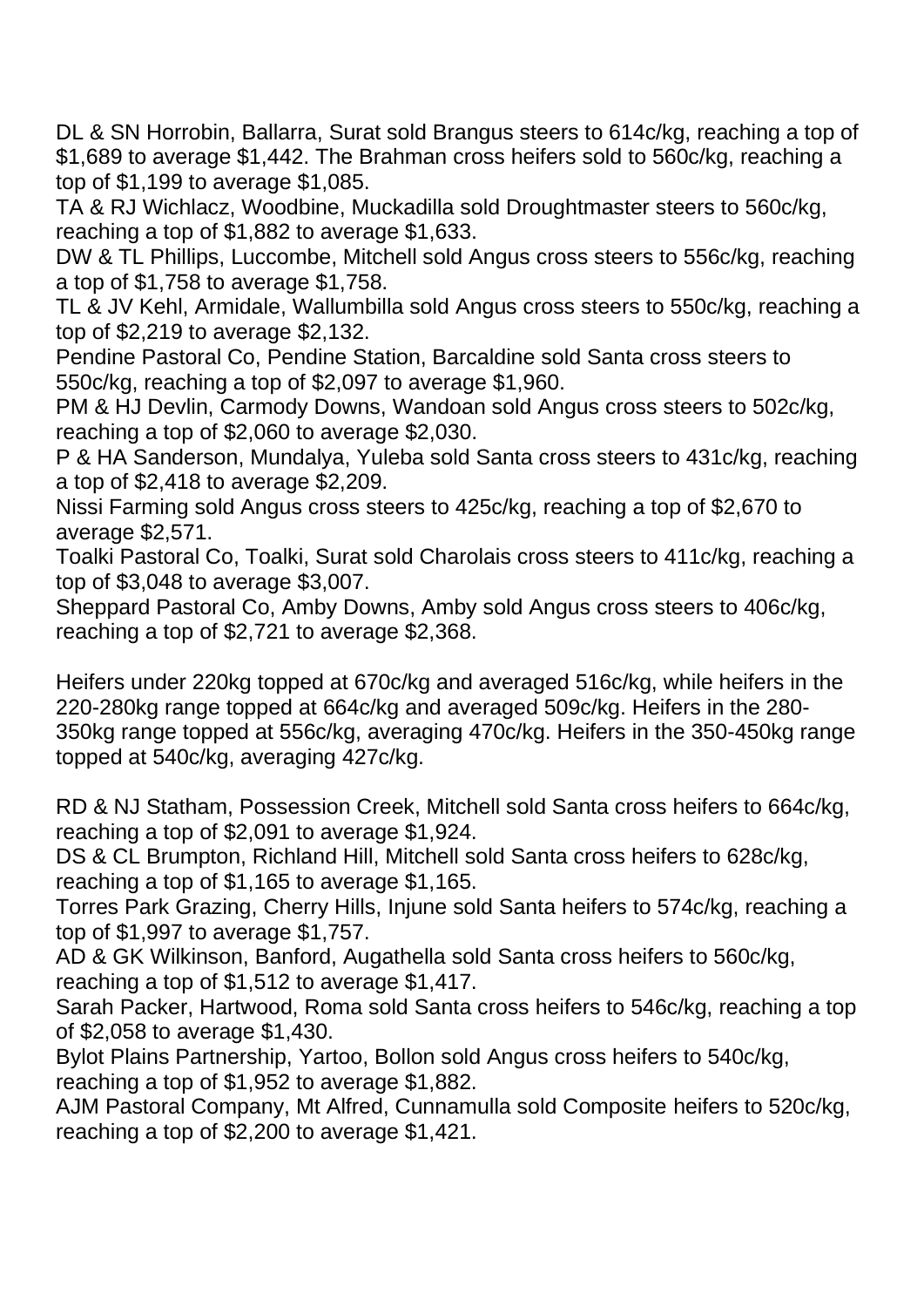China State Farms Australia Pty Ltd, Noella Station, Charleville sold Droughtmaster heifers to 508c/kg, reaching a top of \$1,794 to average \$1,367.

LJ & LE Cormack/Cormack Clan Pty Ltd, Chrystalbrook, Wallumbilla sold Charolais cross heifers to 500c/kg, reaching a top of \$1,944 to average \$1,722.

Cows in the 300-400kg range reached 330c/kg and averaged 296c/kg, while cows in the 400kg-500kg range reached 377c/kg and averaged 340c/kg. Cows over 500kg topped at 385c/kg, averaging 365c/kg.

Yarrawonga Cattle Co, Yarrawonga, Wallumbilla sold Santa cows to 385c/kg, reaching a top of \$2,779 to average \$2,442.

Brah-lim Cattle Co Pty Ltd, Boondoon, Charleville sold Charolais cross cows to 382c/kg, reaching a top of \$2,053 to average \$1,801.

Taylor Grazing, Kevington, Injune sold Santa cross cows to 376c/kg, reaching a top of \$2,702 to average \$2,199.

Copai Pastoral Co, Patricia Park Station, Adavale sold Droughtmaster cross cows to 371c/kg, reaching a top of \$1,992 to average \$1,439. The Santa cross mickey bulls sold to 504c/kg, reaching a top of \$1,700 to average \$1,673.

## *NEXT STORE SALE IS 21 st SEPTEMBER PJH SELL 7 th POSITION*